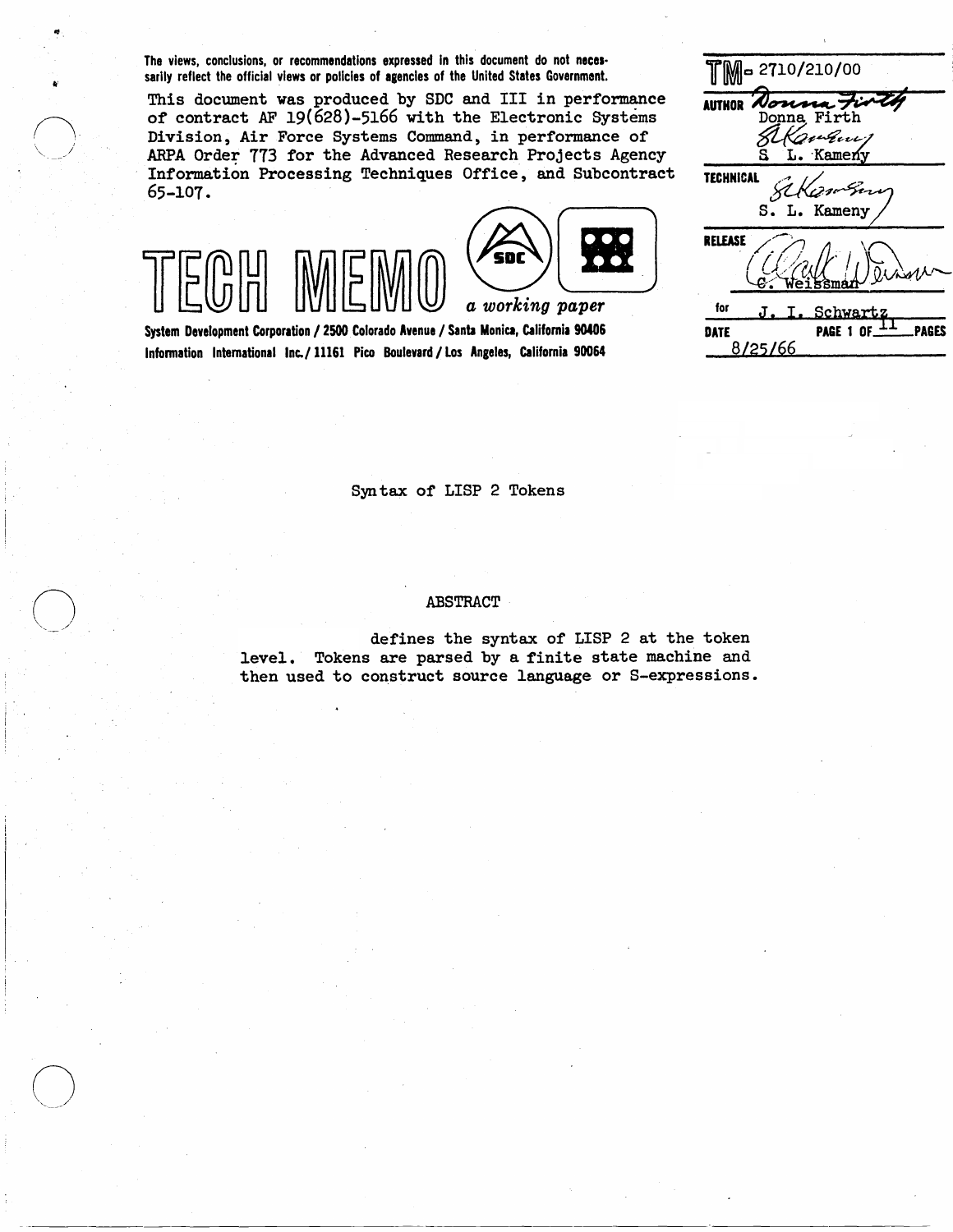·25 August *1966* 2 'l'M-2110/210/00

;; --..

..

I ~

 $\Big($ 

I  $\searrow$  ,  $\swarrow$ 

#### FOREWORD

LISP 2 is a joint development of SDC and III. The idea for LISP 2 as a language combining the properties of an algebraic language like ALGOL and the listprocessing language LISP was conceived by M. Levin of MIT. Development of the concepts of LISP 2 was carried forth in a series of conferences held at MIT and Stanford University. Contributions in concepts and detail were made by Prof. John McCarthy of Stanford University, Prof. Marvin Minsky of MIT, and the LISP 2 project team consisting of M. Levin, L. Hawkinson, R. Saunders and P. Abrahams of III, and S. Kameny, . C. Weissman, E. Book, Donna Firth, J. Barnett and v. Schorre of SDC.

For the implementation of LISP 2, it was decided to define a standard, computer-independent, LISP-like intermediate language and to define the LISP 2 source language in terms of its translation into the intermediate language.

This document describes the syntax of tokens.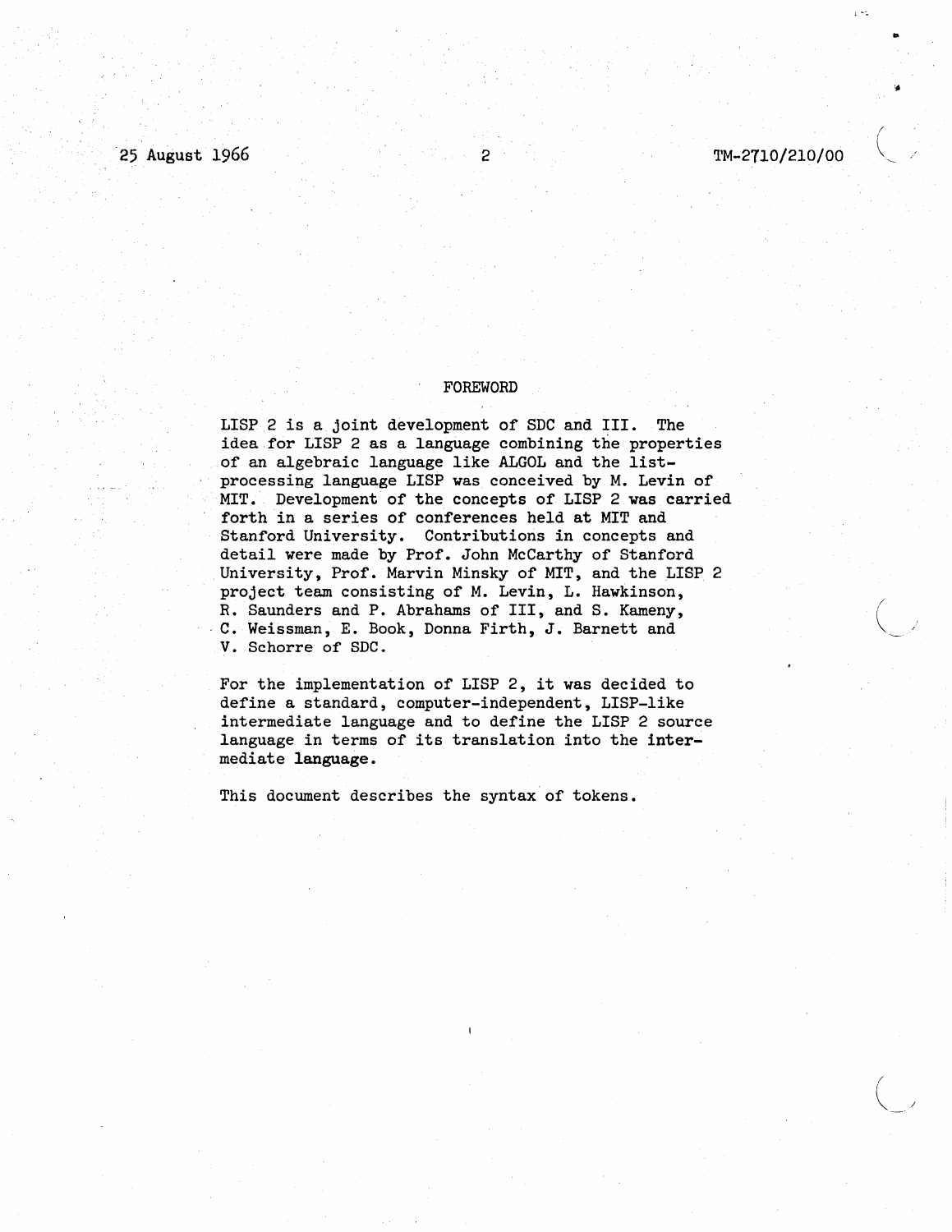25 August 1966 3

•

o

 $\bigcirc$ 

TM-27l0/2l0/00

(page 4 blank)

## CONTENTS

| Section          |                                                                                                                                                                                                                                                                                                                                                        | Page |
|------------------|--------------------------------------------------------------------------------------------------------------------------------------------------------------------------------------------------------------------------------------------------------------------------------------------------------------------------------------------------------|------|
| 1.               |                                                                                                                                                                                                                                                                                                                                                        |      |
| 2.<br>2.1        | Characters                                                                                                                                                                                                                                                                                                                                             |      |
| 3.               | Notation $\ldots$ , $\ldots$ , $\ldots$ , $\ldots$ , $\ldots$ , $\ldots$ , $\ldots$ , $\ldots$ , $\ldots$ , $\ldots$ , $\ldots$ , $\ldots$ , $\ldots$ , $\ldots$ , $\ldots$ , $\ldots$ , $\ldots$ , $\ldots$ , $\ldots$ , $\ldots$ , $\ldots$ , $\ldots$ , $\ldots$ , $\ldots$ , $\ldots$ , $\ldots$ , $\ldots$ , $\ldots$ , $\ldots$ , $\ldots$ , $\$ | 5    |
| 4.               |                                                                                                                                                                                                                                                                                                                                                        |      |
| 5.               |                                                                                                                                                                                                                                                                                                                                                        |      |
| 6.<br>6.1<br>6.2 |                                                                                                                                                                                                                                                                                                                                                        |      |
| 7.               |                                                                                                                                                                                                                                                                                                                                                        | 10   |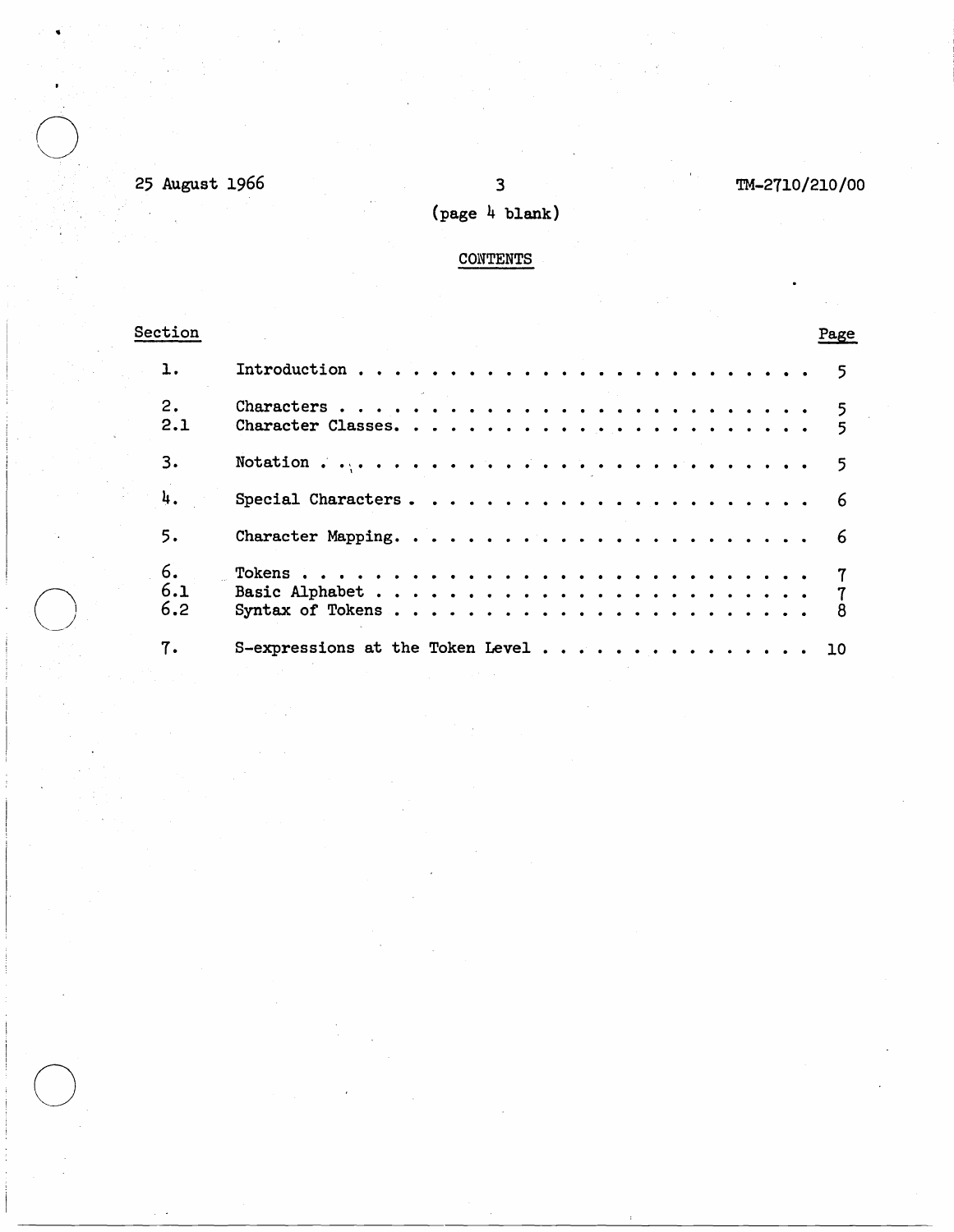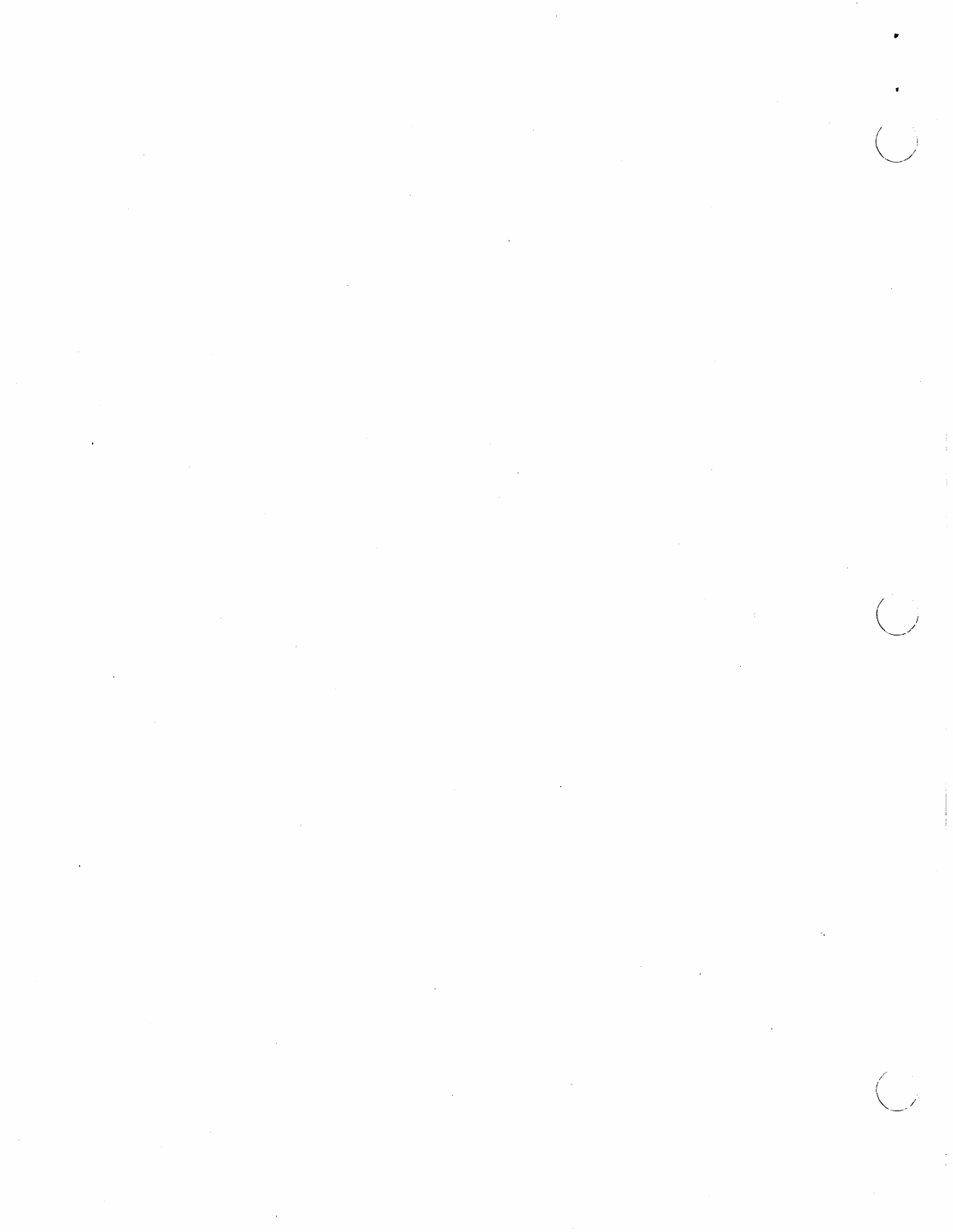#### 25 August 1966 5 TM-27l0/2l0/00

 $\bigcirc$ 

o

o

#### 1. INTRODUCTION

Tokens are the units from which S-expressions and source language are constructed. A token has no internal structure as do atoms or lists; it exists momentarily when the finite state machine stops; further existence depends upon the use made of it by the S-expression reader, the syntax translator, or the token reader.

#### 2. CHARACTERS

The LISP 2 character set is the  $128$  characters of the revised ASCII standard.<sup>1</sup> Character mapping (Section 5) is also available so that non-graphic characters may be entered, or the limitations of certain input devices circumvented. All characters shown in token syntax are assumed to be the result of character mapping which takes precedence when used.

#### 2.1 CHARACTER CLASSES

Tokens are formed by combining character classes rather than individual characters. All 128 characters belong to the class named *aharaater* with subclasses as in Section 6.1. A basic alphabet of 58 graphic characters, a space  $(\nmid \theta)$ , and 6 non-graphic characters is used in this document. The class assignment of the remaining 63 characters is implementation-dependent. Class membership can be dynamically changed within the LISP 2 system when a user so desires. The finite state machine which parses tokens is also changeable when languages other than source language or S-expressions are being read, although a change may not be required.

If the lower case letters are assigned to the class *letter,* the question of the equivalence of such sequences as 'BEGIN' and 'begin' arises. The answer to this question will depend on implementation.

#### 3. NOTATION

The symbols  $\begin{pmatrix} \cdot & \cdot & \cdot \\ \cdot & \cdot & \cdot \\ \cdot & \cdot & \cdot \end{pmatrix}$  the use of italics, and the form of syntax equations conform to the usage in TM-27l0/220/0l, LISP 2 Intermediate Language. The characters shown in the basic alphabet stand for themselves (in the ASCII scheme) except for  $t + \lambda$  which are assigned for each implementation, and the non-graphic characters which are written as  $\beta$  for space, CR for carriage return, NUL for null, etc.

 $1$ E. Lohse, ed., "Proposed Revised American Standard Code for Information Interchange," Comm. ACM, Vol. 8, No.4, April 1965, pp. 207-214.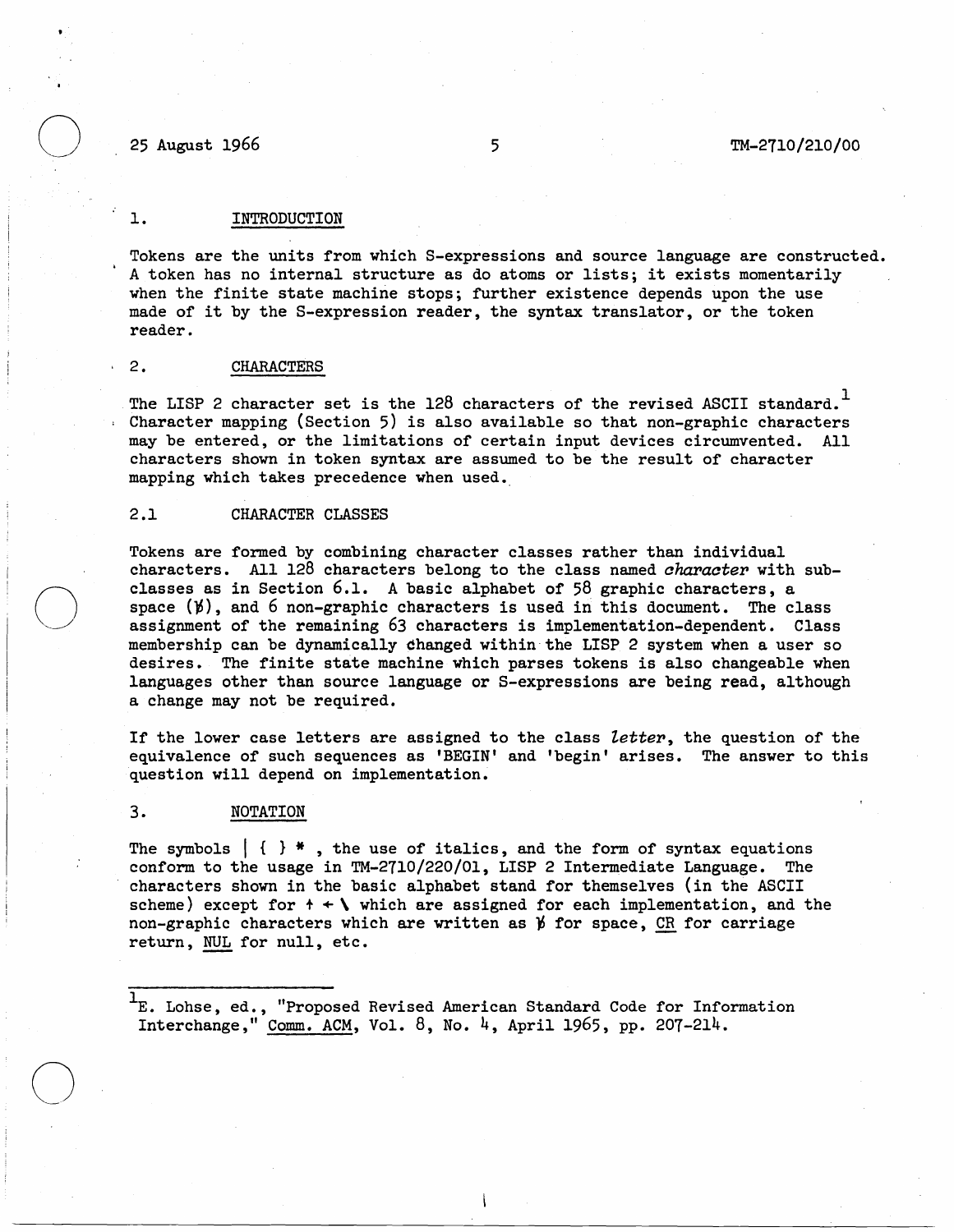### 25 August 1966 6 TM-2710/2l0/00

 $($ 

Other symbols used are the superscript  $\circ$ , which means that the entity so designated is not a part of the token which is formed, the negation sign $\sim$ , and superscripts referring to footnotes which are not part of the syntax equations themselves. In all *token* syntax equations in Sections  $\frac{1}{4}$  through  $6$ , space is explicitly indicated in the equations. In Section 7, spaces are implicit in the definition of s:expressions as *token* sequences.

#### 4. SPECIAL CHARACTERS

The class escape: character has one member which will usually be  $%$  although this is changeable as are all other class assignments. The use of *escape:character* has the highest precedence in token parsing. At present it is used for creation of unusual identifiers, character mapping, remarks, and hyphenators. The *hyphenator* is actually a special case of character mapping. The syntax of *hyphenator* is given with the basic alphabet because it maps onto the single character NUL.

NUL and *hyphenator* constitute the *null:class* which is a character class completely invisible in token parsing except when preceded by a prime in string context. Outside of this special context the following is always true:

<sup>~</sup>*charaater nuZZ:aZass aharaater* = *aharaater aharaater* 

The occurrence of *null: class* is not shown in token syntax; it may occur at any point in a *aharacter* sequence with an effect as above.

#### 5. CHARACTER MAPPING

The meaning of *escape:character* is always governed by the following character. When the *esaape:charaater* itself is intended it is followed by an I. This is the identity mapping and is the only way that the *escape:character* can mean itself. The characters I,  $\sharp$ , R, G,  $\sharp$ , ;, CR, US, RS, and C have special meaning in token syntax when they follow the *escape:character*. The use of *escape:charaater* C is a general form of character mapping, as follows:

*cardinaZ* = *unsigned:integer unsigned:octaZ*  (See Section 6.2)

*character* = *escape:character C cardinaZ* 

The *character* resulting from this mapping is the one whose numeric code is the same as the *cardinal*. For example, %C101Q. means A. recursive, consequently %%Cl03Q.101Q. also means A. In this latter example the *character* following the % is C and not another % because of the precedence of character mapping previously mentioned. Character mapping is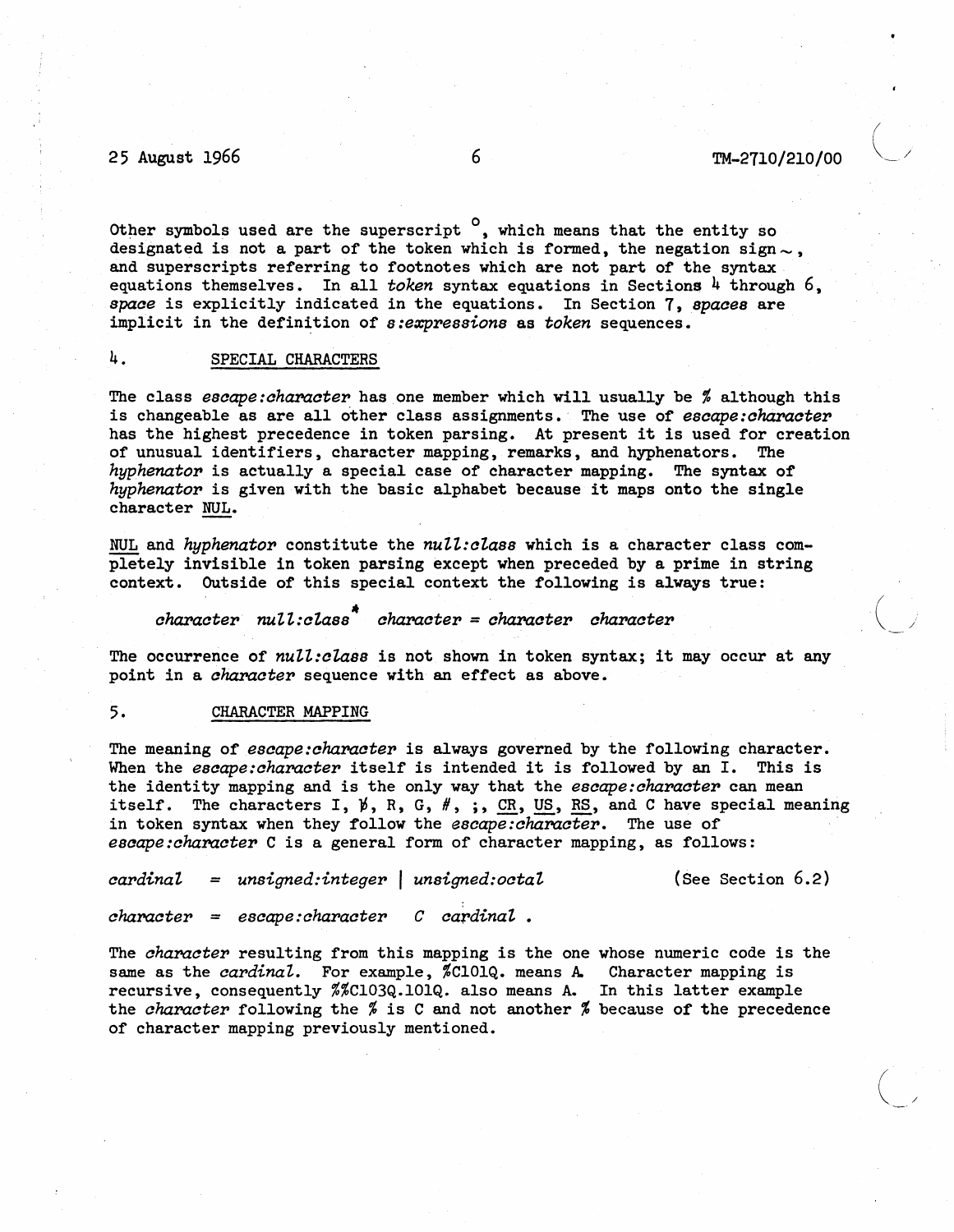25 August 1966

7

TM-2710/210/00

The use of  $\beta$ , R, G,  $\#$ , ;, CR, US, and RS following the *escape: character* is given in Sections 6.1 and 6.2; the meaning of any character other than these mentioned will depend on implementation.

The use of the characters DEL (delete) and BS (backspace) may cause a form of character mapping, but these also are implementation dependent.

6. TOKENS

All tokens but one are explicitly defined below. The one exception is unrecognizable. This is defined by default to mean any character sequence which does not satisfy one of the syntax equations for the other tokens. Examples of unrecognizable are:

5E6. 1.E10A  $\#$ ('FS;1ZEM  $#A$ b $FS$  $6.1$ BASIC ALPHABET  $ec = E$  $gc = G$  $qc = Q$  $rc = R$  $letter = A|B|C|D|E|F|G|H|I|J|K|L|M|N|O|P|Q|R|S|T|U|V|W|X|Y|Z$  $octal: digit = 0|1|2|3|4|5|6|7$  $digit = octal: digit|8|9$  $mark = * | : | / | \ | & | > | = | + | +$  $p: maxk = (||||[||||, ||\cdot|||| + ||-||, ||\cdot||)$  $ordinary = letter| digit|mark|prmark$  $prime =$ '  $fence = #$  $semicolon =$ ;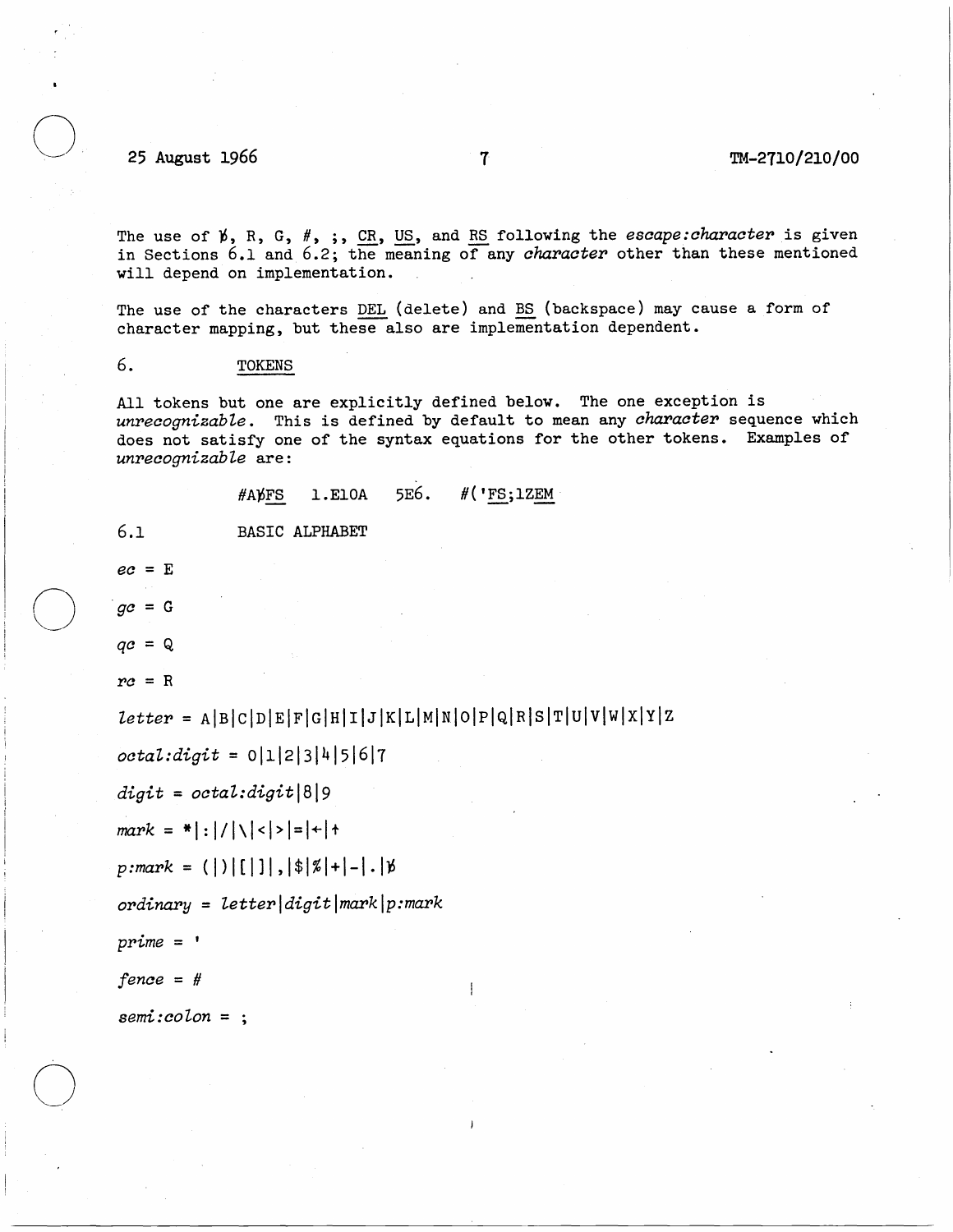25 August 1966

 $period =$ .  $space = \beta$  $p \, \text{Lmm} = + |$  $u : mark = , | \mathcal{F} | / | ;$  $lpar = ($  $rpar = 1$  $lbrace = [$  $rbrac =$ ] boundary =  $CR|US|RS$  $data:separator = FS|EM$  $termin = semi: colon|boundary$  $hyphenator = escape:character\ termin$ escape: character space(ordinary prime | fence) termin  $null:class = NULL$  hyphenator  $6.2$ SYNTAX OF TOKENS  $remark = escape: character \ re \ (ordinary | prime | fence) \ 'termi$ string:spelling = fence {ordinary|prime character<sup>1</sup>|semi:colon|boundary<sup>0</sup>}<sup>\*</sup> fence  $alpha = letter| digit|$ literal = letter alpha<sup>\*</sup>  $\left(\text{alpha}\right)^0$  $dotted:literal = period(letter|period)$   $alpha^*$  {~alpha}<sup>o</sup> operator = mark mark<sup>\*</sup> {~ mark}<sup>o</sup> | plmn {~{period} digit}}<sup>o</sup> string: name = escape: character string: spelling gen:spelling = escape:character gc {literal|string:name|operator|dotted:literal}  $n:delimiter = \neg (letter|period)$  $decimal = digit digit$ 

8

<sup>&</sup>lt;sup>1</sup>The effect of prime character is to enter the character in the token and to discard the prime. This character may be any character at all, including boundary, data: separator, and null: class. This is the only place in which null:class is meaningful.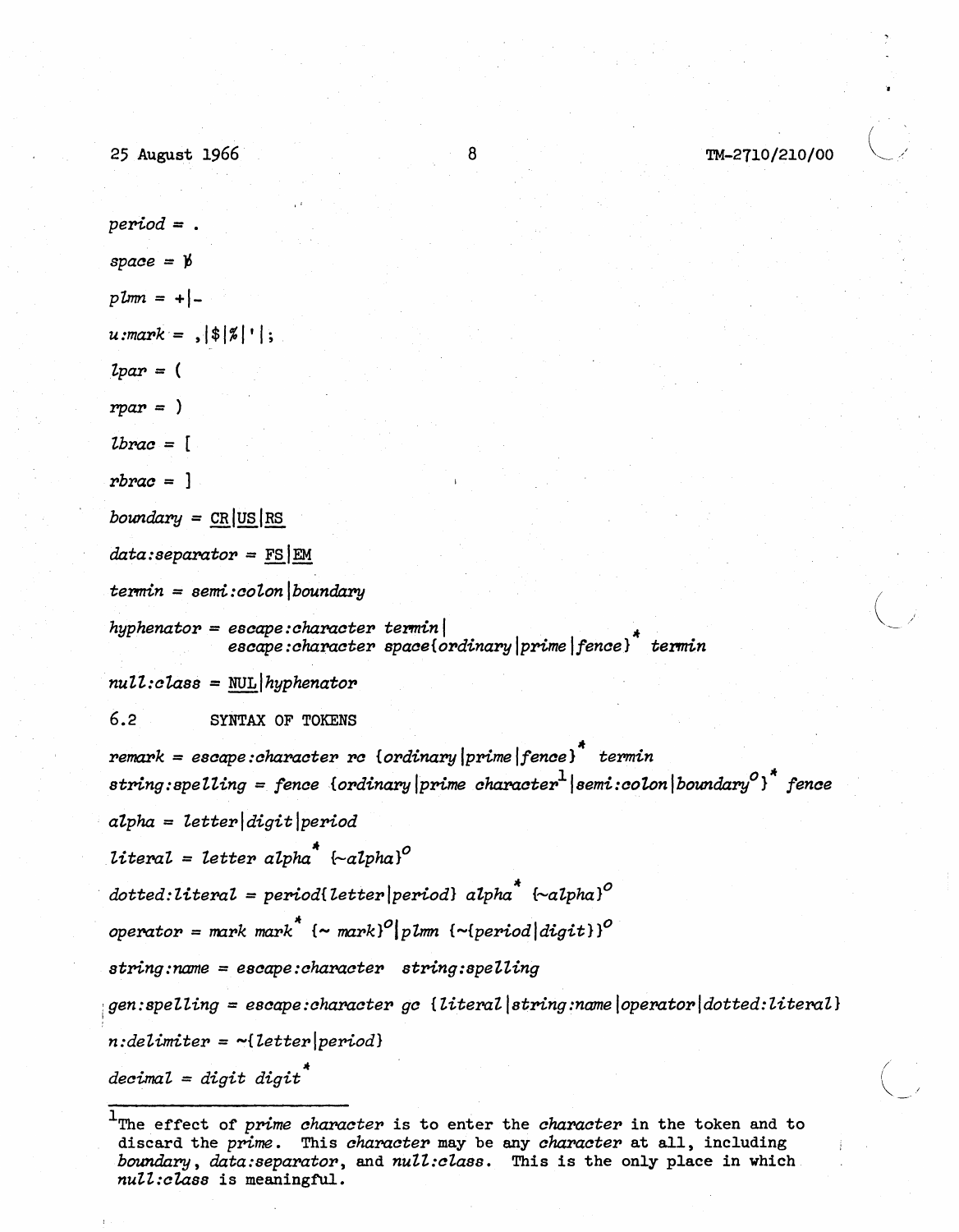o

o

unsigned:integer = *{decimal ec decimal}decimal}n:delimiter*<sup>O</sup>

*octaZ:speZZing* = *octaZ:digit octaZ:digit\* qc* 

 $using need: octal = {octal:spelling decimal|octal:spelling.$ 

 $exponent = ec(plmd decimal|decimaL)$ 

*mantissa* = *decimaZ period decimaZldecimaZ period* I *period decimaZ* 

*unsigned:reaZ* = *{mantissa exponentlmantissa}n:deZimiterO* 

 $sign = plm[period|digit]$ <sup>o</sup>

*spacer* = *space space\*lboundary* 

 $dot = period \{-\alpha lph\alpha\}^{\circ}$ 

*token* =  $\text{remark}^1|\text{string:}$  *spelling* | *literal*  $|$ *dotted: literal*<sup>2</sup> | *operator* | *string: name* | *gen:speZZinglunsigned:integerlunsigned:octaZlunsigned:reaZispacerl*   $\tilde{d}$ ot | Ipar | rpar | Ibrac | rbrac | sign | u:mark | data: separator | unrecognizable

lA *remark* may occur in SL or IL wherever a *spacer* may be used. In IL commas are not optional. See Section 7.

2The definitions of *dot* and *dotted:ZiteraZ* prevent the character *period* from being a *dotted: literal*.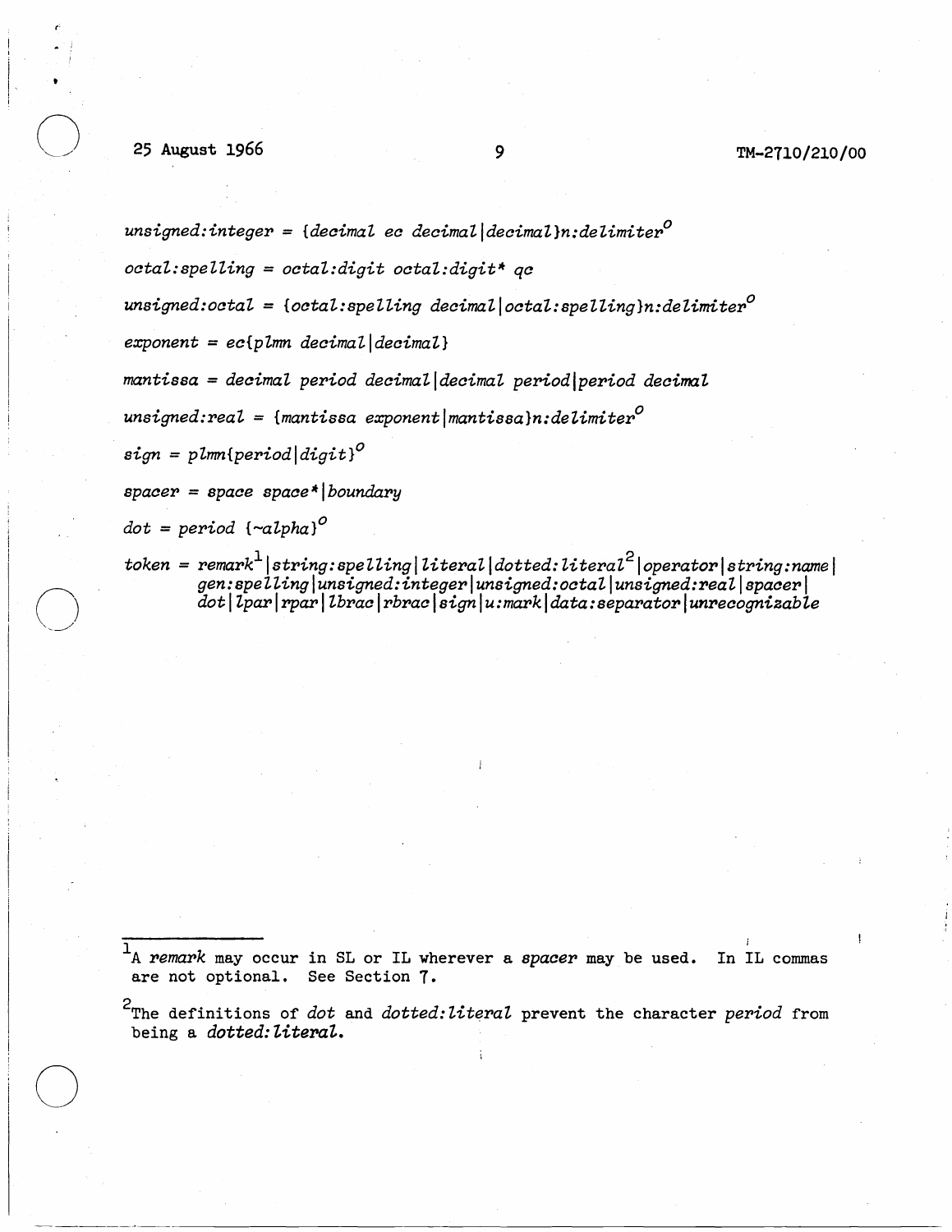rbrac

10

 $7.$ S-EXPRESSIONS AT THE TOKEN LEVEL

Occurrences of words such as FUNCTION, REAL, etc. denote the token that was a literal with the same character representation.

 $octal = sign$  unsigned: $octal$  unsigned: $octal$ 

 $integer = sign$  unsigned: integer unsigned: integer

 $real = sign$  unsigned: real | unsigned: real

 $number = octal|integer|real$ 

 $spaces = spaceer|remark$ 

 $empty^1 = spaces'$ 

 $false = FALSE|NIL|lpar$ rpar

 $boolean = TRUE | false$ 

 $string = string: spelling$ 

*identifier = literal*<sup>2</sup>  $|doted:literal|string; name|operator|gen: spelling|u:mark$ 

f:name = lpar identifier dot identifier rpar

 $value: type = literal$ 

 $f: type = literal$ 

 $f: type \qquad \text{LOC} | \text{VALUE} \}$  $a: type = f: type | lpar$ rpar

 $f: type \qquad \text{[LOC} | \text{VALUE} | empty)$  $i: type = lpar$ INDEF rpar

 $lbrace \cong$  FUNCTION  $functional:constant =$ value: type  $f$ : name lpar  $\{i: type | empty\}$ a:type rpar rbrac  $number$ <sup>"</sup>  $numeric: row =$ *lbrac*  ${number}$ numeric:row numeric:row\* }

 $real:array =$ **REAL** *{number}*  $|numeric:row\rangle$ *lbrac* rbrac

 $2$ The character representation is not TRUE, FALSE or NIL.

empty means either a sequence of spaces or nothing. It has no semantic effect on the s:expression. By the definition of sign in Section 6.2, no spacer or remark can occur between a sign and an unsigned number; in all other s: expressions which are token sequences empty may occur between tokens.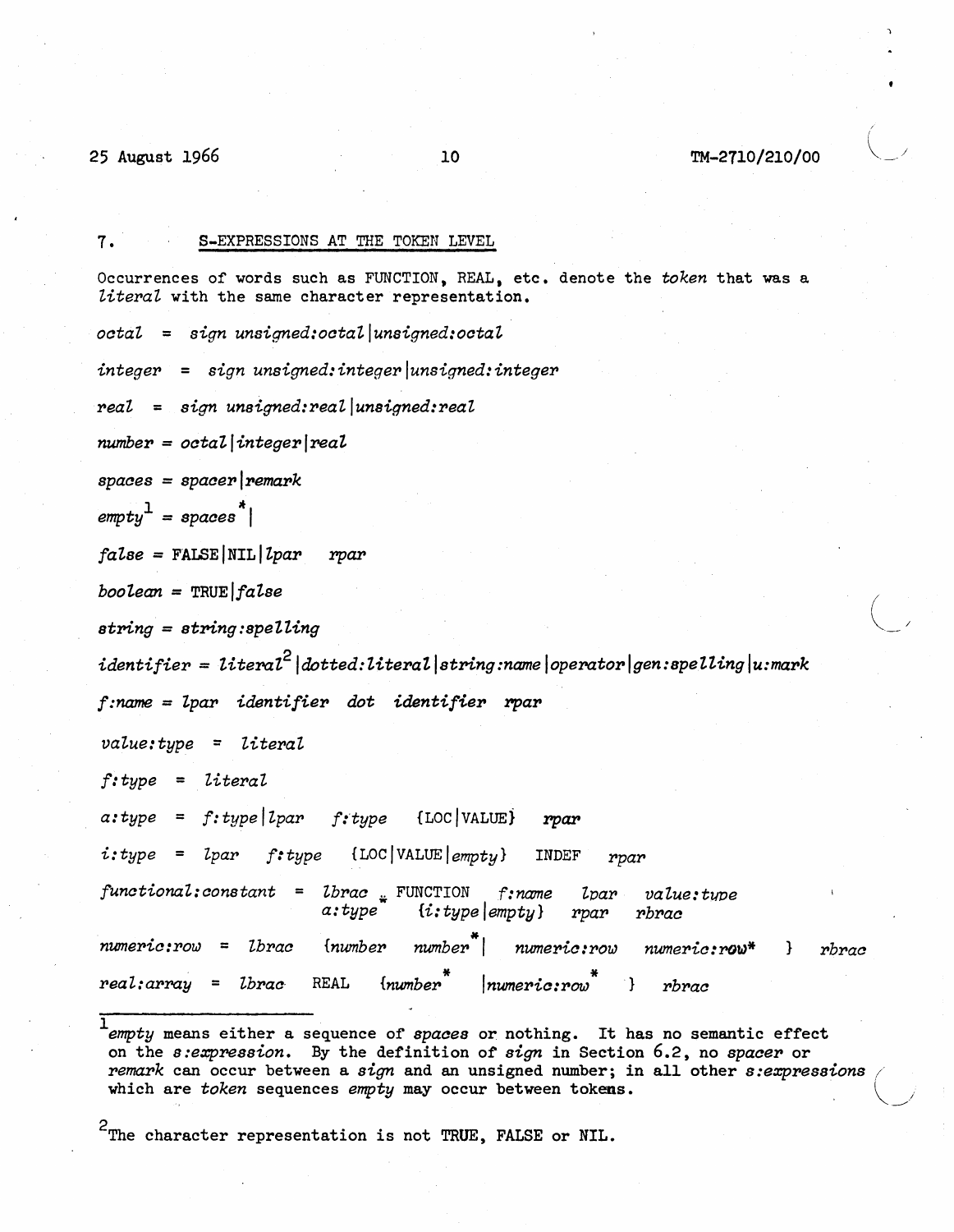25 August 1966 11

t

o

 $\overline{O}$ 

o

(last page)

TM-2710/210/00

 $integer: array = 1brace = 1$   $20%$   $10%$   $10%$   $10%$   $10%$   $10%$   $10%$   $10%$   $10%$   $10%$   $10%$   $10%$   $10%$   $10%$   $10%$   $10%$   $10%$   $10%$   $10%$   $10%$   $10%$   $10%$   $10%$   $10%$   $10%$   $10%$   $10%$   $10%$   $10%$   $10%$   $10%$   $10%$   $10%$   $10%$   $10%$ rbrac  $octal: array = 1  
  $2D$$ } ~braa  $numberic:array = real:array|interc:array|octal:array$  $boolean: exp = s: expression$ booZean:~UJ = Zb~aa *{booZean:exp booZean:exp* \* *boolean:row booZean:roUJ\** } *rbraa booZean:array* = *Zbrac* BOOLEAN *{booZean:exp* \* *IbooZean:roUJ* \* } *rbraa*  symbol:element = boolean|number|string|identifier|list|  $dot{array}$ |functional:constant}<sup>1</sup> symboZ:~oUJ = *Zbraa {symboZ:eZement symboZ:eZement* \*  $symbol{1:row}^*$ symbol:array = *lbrac* SYMBOL {symbol:element<sup>"</sup> |symbol:rov<sup>"</sup> } rbrac \* *functionaZ:roUJ* = *Zbrac {functionaZ:constant !unctionaZ:constant* funationaZ:~oUJ *functionaZ:roUJ* } ~braa *{functionaZ:aonstant* \* *functionaZ:array* = *Zbrac* FUNCTIONAL  $functional:row^*$  } *rbrac*  array<sup>2</sup> = boolean:array|numeric:array|symbol:array|functional:array simple:datum = boolean|number|string|array|functional:constant atom = simple:datum|identifier *list* = *Lpar s:expression s:expression* {dot *s:expression* empty} rpa~ s:exp~ession = *atomlZist*  This notation is used for arrays or functional constants that are elements of

the symbol: array and not for sub-elements. For example: [SYMBOL A (B C) . [REAL 1.0 2.0]] [SYMBOL [A (B C) . [INTEGER 1 2]]  $[(x)$   $\#(\# \ (E \ . \ F)]$ ] require the notation but [SYMBOL A (B [REAL 1.0 2.0])] does not. In the last example use of *dot* would make the element into a dotted pair.

 $2$ The rows of a multi-dimensional array must have the same number of elements.